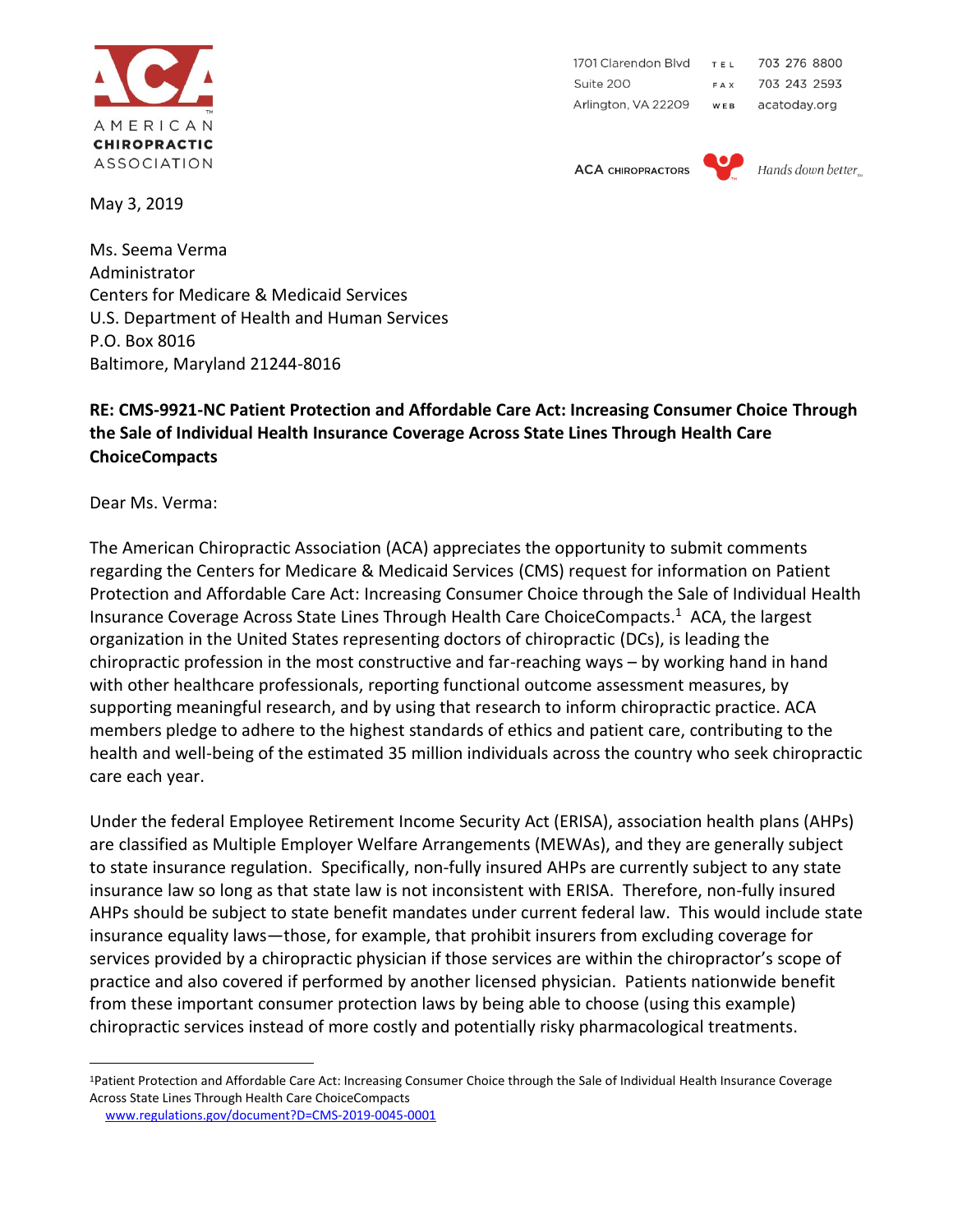ACA is deeply troubled that by exempting non-fully insured AHPs from state consumer protection insurance laws, such as insurance-equality or any-willing-provider laws, chiropractors and their patients would have no protection from coverage discrimination by these plans. Although the Affordable Care Act contains a provision (Public Health Service Act, Section 2706) that prohibits group health plans, including non-fully insured AHPs, from discriminating with respect to participation under the plan or coverage against any healthcare provider acting within the scope of their license, enforcement of that law has been weak at both the state and federal level.

ACA supports the role of state insurance commissioners as the first line of defense against insurance abuses. However, as outlined by the American Academy of Actuaries,<sup>2</sup> the viability of many state markets would be challenged because AHPs could operate under separate rules than those competing plans that must follow existing state regulations. For this reason, the National Association of Insurance Commissioners (NAIC), along with numerous business and interest groups, have opposed proposals to expand the use of AHPs, particularly proposals that would exempt AHPs from state regulation.<sup>3</sup> It is worth noting that during previous congressional debate on this issue, more than 1,000 state government, business, labor, consumer and provider groups opposed the expansion of AHPs nationwide. 4

ACA is also concerned that this new scheme would not require insurers to comply with many patient protections called for under the Affordable Care Act, such as essential health benefits (EHBs). Under the AHP concept, a bare-bones plan could be designed that could siphon off healthier patients and ultimately lead to higher premiums for consumers and employers who buy plans in the traditional insured markets. In an earlier proposed rule, ACA expressed apprehension that undermining the current EHB structure would create a patchwork of standards across the country and recommended that there must be continued federal interaction on this vital component of the Affordable Care Act. 5 Anything less may result in the unintended consequence of patients losing important health benefits.

Yet another troubling provision with the association health plan concept is one that would exempt insurers who market these new AHPs from spending at least 80 percent of premium revenue on actual medical care. The current 80/20 rule, or Medical Loss Ratio, called for under the Affordable Care Act,<sup>6</sup> has bipartisan support and ensures patients that at least 80 percent of their premiums are going to actual healthcare costs and not in the pockets of corporate executives. Eliminating this rule could result in higher premiums, and insurers would be free to spend unchecked on extraneous overhead items.

Regarding Section 1333 of the Affordable Care Act, which allows two or more states to enter into a Health Care Choice Compact, ACA has many concerns regarding this provision and CMS' plans to issue applicable rules. While four states have passed legislation authorizing the sale of health insurance

 $\overline{a}$ 

<sup>5</sup> Comments of the American Chiropractic Association, re:CMS-9930-P, Patient Protection and Affordable Care Act; HHS Notice of Benefit and Payment Parameters for 201[9 https://www.acatoday.org/LinkClick.aspx?fileticket=DOmXReD-Awg=&portalid=60](https://www.acatoday.org/LinkClick.aspx?fileticket=DOmXReD-Awg=&portalid=60)

<sup>&</sup>lt;sup>2</sup> American Academy of Actuaries, Issue Brief, Association Health Plans, February 2017 [http://www.actuary.org/content/association](http://www.actuary.org/content/association-health-plans-0)[health-plans-0](http://www.actuary.org/content/association-health-plans-0)

<sup>3</sup> National Association of Insurance Commissioners, Letter to Congress

[http://www.naic.org/documents/government\\_relations\\_170712\\_ltr\\_small\\_business\\_health\\_plan\\_prov\\_bcra.pdf](http://www.naic.org/documents/government_relations_170712_ltr_small_business_health_plan_prov_bcra.pdf) <sup>4</sup> Congressional Record May 13, 2004, p. H296[1 https://www.congress.gov/crec/2004/05/13/CREC-2004-05-13-pt1-PgH2951.pdf](https://www.congress.gov/crec/2004/05/13/CREC-2004-05-13-pt1-PgH2951.pdf)

<sup>&</sup>lt;sup>6</sup> Rate Review & the 80/20 Rul[e https://www.healthcare.gov/health-care-law-protections/rate-review/](https://www.healthcare.gov/health-care-law-protections/rate-review/)